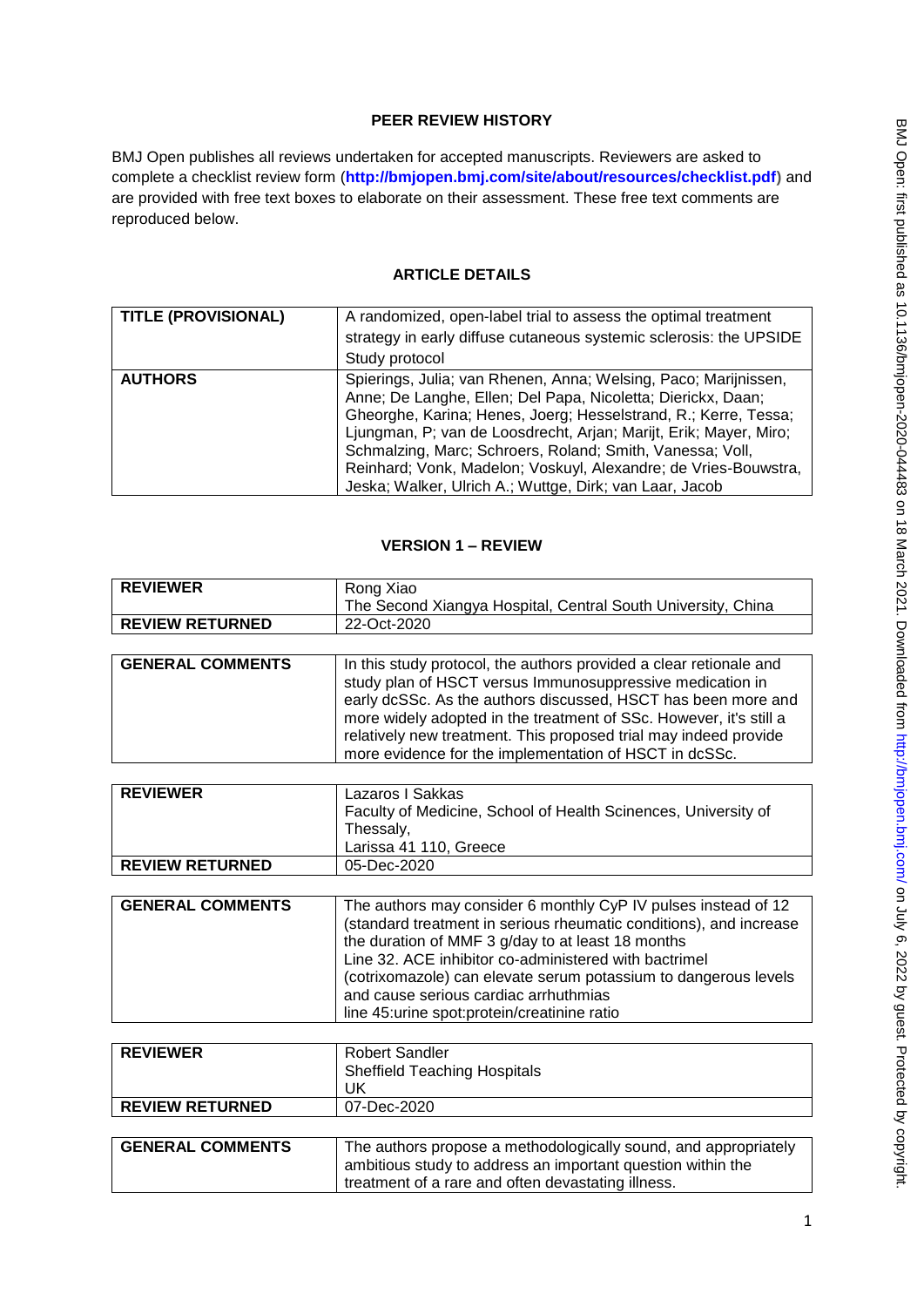| I wish them well with this work, and look forward to publication of<br>the results.                                                                                                                                                                                                                                        |
|----------------------------------------------------------------------------------------------------------------------------------------------------------------------------------------------------------------------------------------------------------------------------------------------------------------------------|
| My only comment, relating to the reviewer checklist is that there is<br>no mention of the "limitations" of the study in this protocol. In the<br>"Strength and limitations" section, there are only strengths<br>mentioned. I don't see this as a huge problem, assuming<br>limitations are discussed in the final report. |

# **VERSION 1 – AUTHOR RESPONSE**

#### Reviewer's comments

Reviewer: 1

In this study protocol, the authors provided a clear rationale and study plan of HSCT versus Immunosuppressive medication in early dcSSc. As the authors discussed, HSCT has been more and more widely adopted in the treatment of SSc. However, it's still a relatively new treatment. This proposed trial may indeed provide more evidence for the implementation of HSCT in dcSSc. Response:

Thank you for these positive comments about our work.

## Reviewer: 2

1. The authors may consider 6 monthly CyP IV pulses instead of 12 (standard treatment in serious rheumatic conditions), and increase the duration of MMF 3 g/day to at least 18 months Line 32.

2. ACE inhibitor co-administered with bactrimel (cotrixomazole) can elevate serum potassium to dangerous levels and cause serious cardiac arrhythmias

3. line 45:urine spot: protein/creatinine ratio

#### Response:

1. We would like to thank the reviewer for the suggestion to change the treatment strategy in study arm B. We however decided to leave arm B unchanged as our current strategy will allow us to compare results with previous stem cell transplantation trials in systemic sclerosis.

2. We agree with the reviewer that theoretically serum potassium levels can rise when using this combination of medication. In our experience this complication is extremely

uncommon, nevertheless we added a recommendation with regard to potassium monitoring after initiation of ACE-inhibition (P6, L27: Monitoring of blood potassium levels after initiation of ACEinhibitors is recommended, especially when combined with co-trimoxazole).

3. We changed the word "urine portion" analysis to "urine spot test" (p5, L5: urine spot test (protein/creatinine ratio)).

#### Reviewer: 3

The authors propose a methodologically sound, and appropriately ambitious study to address an important question within the treatment of a rare and often devastating illness.

I wish them well with this work, and look forward to publication of the results. My only comment, relating to the reviewer checklist is that there is no mention of the "limitations" of the study in this protocol. In the "Strength and limitations" section, there are only strengths mentioned. I don't see this as a huge problem, assuming limitations are discussed in the final report.